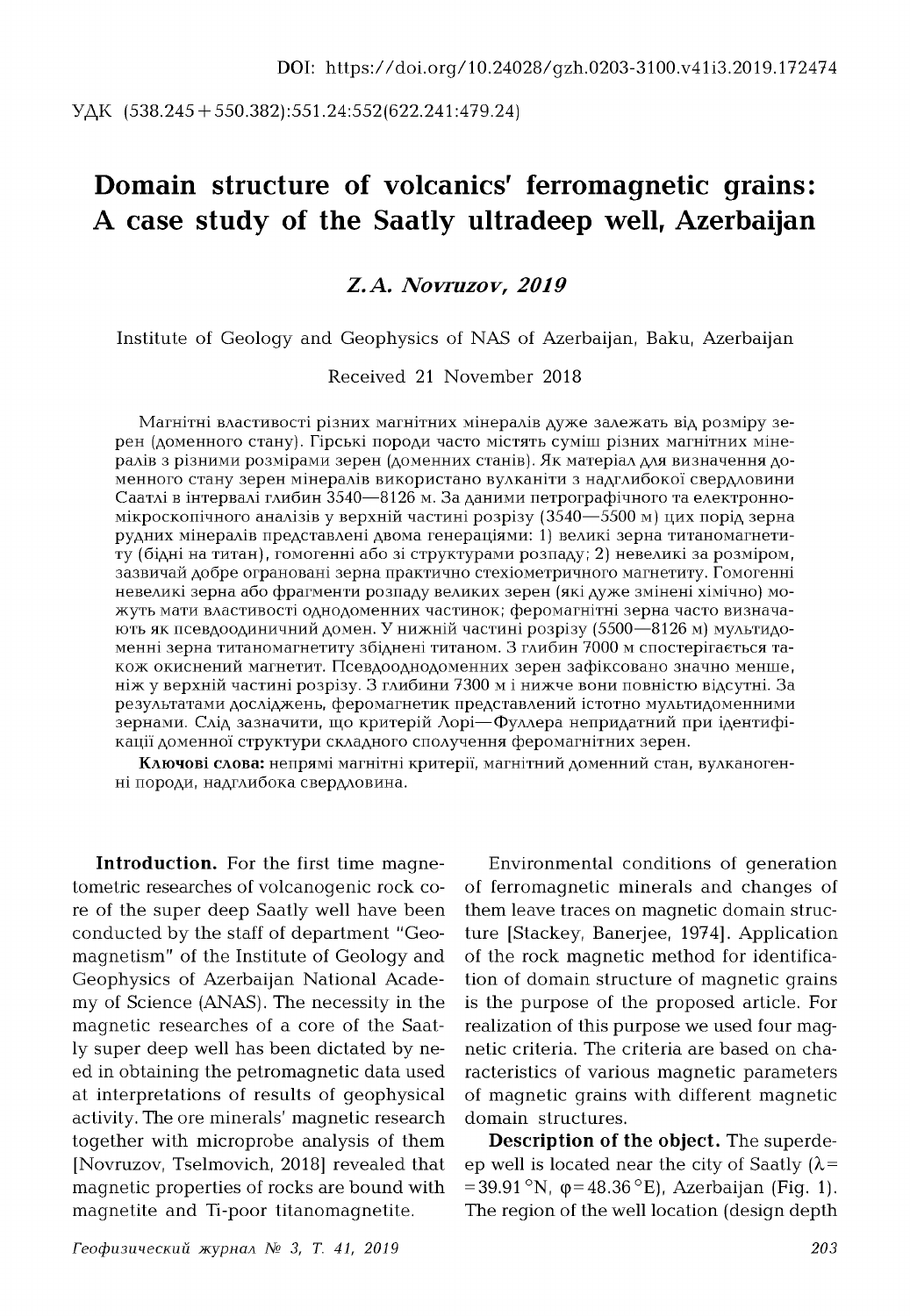

Fig. 1. The Saatly super deep well location.

of 15 km) is spaced in the Kur basin placed between the Greater Caucasus and the Lesser Caucasus (the large tectonic constructions). According to deep structure the Kur basin is subdivided into three depressions: upper Kura basin, middle Kura basin and lower Kura basin. The Saatly superdeep well is located within the middle Kura basin.

According to geophysical data interpretation the crystalline basement (around the Saatly local gravitational maximum) possesses a block structure (where there are rocks of persilicic and basic composition at a depth of 8 km). Debatable idea of crustal structure within the Saatly local gravitational maximum was formed in two points of view. According to the first  $-$  the Earth crust consists of granite and basalt layers, according to the second  $-$  the Earth crust is singlelayer and it is presented by mafic rocks only. Features of the Earth crust and the reduced thickness of a sedimentary cover at Saatly territory formed a basis for drilling of the super deep well.

Object of our researches are the volcanics located in the depths interval of 3540— 8126 m. According to research papers [Abdullaev, Salakhov, 1983; Abdullaev et al., 1984] the development of the low-temperature metamorphism (depth of 3540—7000 m) has been noted in the volcanogenic rocks. But from depths of 7000 m and deeper the development of the low-temperature metasomatism is revealed. The quantities of the studied volcanic rocks were 49. Three duplicate with cubic form (1 cm) were sawn from each sample.

The depth interval of 3540—3900 m is characterized by plagioclase basalts and is mainly presented by volcanogenic facies. Basalts contain the potassium-enriched and sodium-enriched alkalinity.

The depth interval of 3900—4850 m contains porphyritic olivine-pyroxene-plagioclase-basalts and pyroxene-plagioclase-basalts. Basalts are low-alkaline (low-potassium).

The depth interval of 4850—5209 m possesses much bigger phases of rocks. Except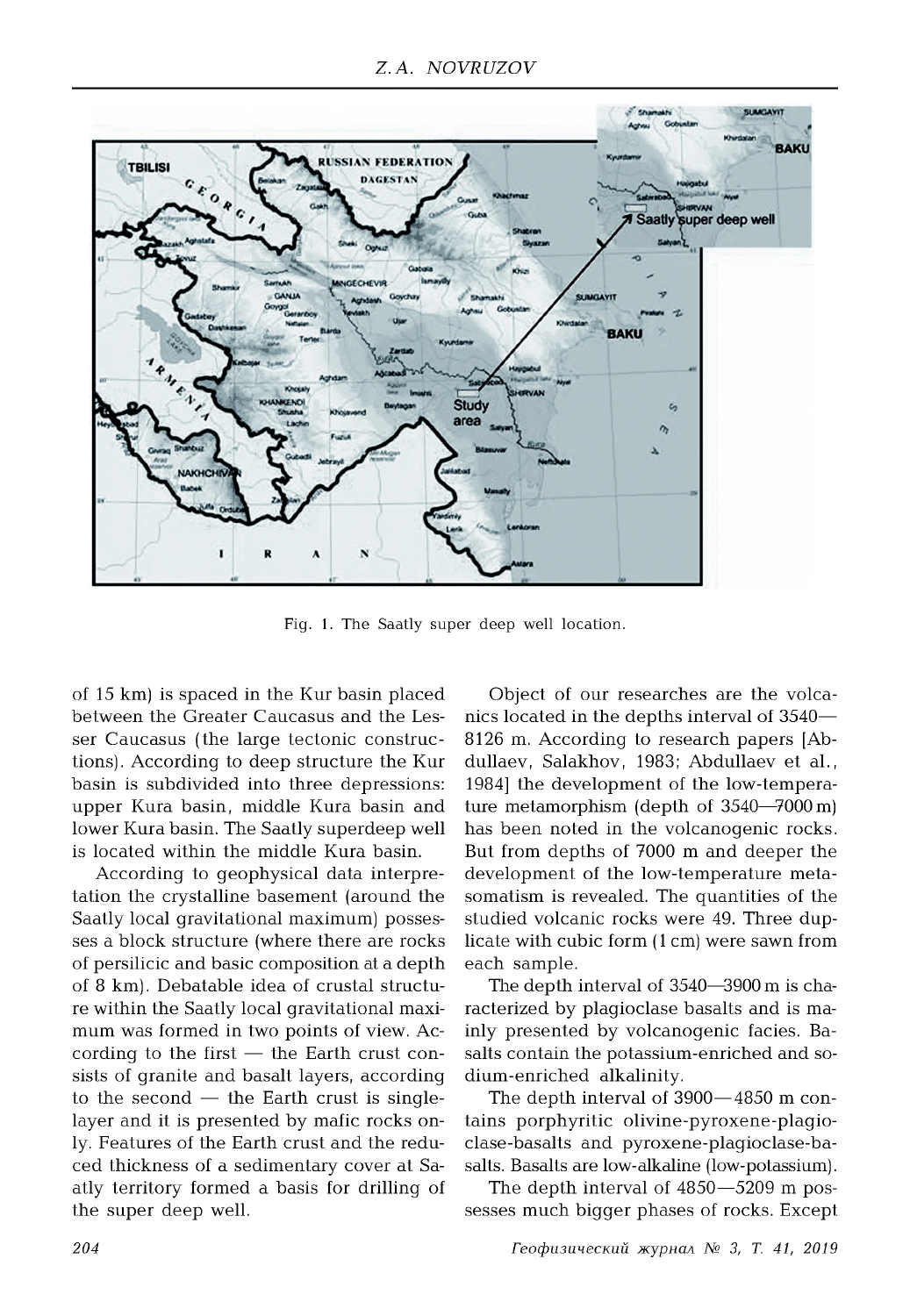basalts their amfibole-contaning phases and andesites are noted. Along with low-potassium basalts potassium-enriched groups have been discovered.

In the depth interval of 5209—6100m the double-pyroxene-plagioclase basalts and andesite-basalts prevail. These rocks possess the alkalescence and the strong fracturing.

There are andesites in the depth interval of 6100—6800 m. The microdolerite sills are noted as well.

Upper parts of 6800—8000 m depth interval are presented by dacites, dacite-tuffs and pumiceous breccia. In the middle horizons and lower ones of the interval dacites are alternating with plagiorhyolite and andesites.

Thus, the studied columnvolcanics change with depth: from the mafics (andesite-basalts, basalts) to intermediate rocks (andesites) and then to persilicrocks (rhyodacites, dacites).

**Technique of works.** During the magnetic researches of volcanogenic rocks of the superdeep Saatly well the following magnetic parameters were measured: a natural remanent magnetization (NRM) and magnetic susceptibility  $(\chi)$ . At the laboratory on each duplicate sample (for each one the NRM and the  $\chi$  were measured) saturation isothermal remanent magnetization (SIRM) and isothermal remanent magnetization (IRM) in the field of 1.5 T have been created. At the laboratory a thermal remanent magnetization (TRM) was created on each duplicate of sample by means of cooling from temperatures above the Curie point (more than 600 °C) in the presence of magnetic field equal to  $0.5\cdot 10^{-4}$  T. Partial thermal remanent magnetizations (PTRM) were created from temperatures 200—500  $^{\circ}$ C (mainly from 200  $^{\circ}$ C) to 20 °C in the field of  $0.5 \cdot 10^{-4}$  T.

Saturation isothermal remanent magnetization (SIRM), isothermal remanent magnetization (IRS) and the thermoremanent magnetization (TRM) were measured at the laboratory.

All laboratory measurements were carried out at the laboratory of "The main geomagnetic field and a petromagnetizm" of the Institute of Physics of Solid Earth of RAS. Natural remanent magnetization (NRM) and thermal remanent magnetization (TRM) were measured on a magnetometer JR-4 (Brno, Czech Republic). SIRM *(Mrs*) was measured on an automatic thermomagnetometer with sensitivity  $1 \cdot 10^{-4}$  A/m. A saturation magnetization  $(M<sub>s</sub>)$  was measured on a vibromagnetometer with sensitivity  $1 \cdot 10^{-1}$  A/m. The magnetic susceptibility was measured on a Kappabridge KLY-2 (Brno, Czech Republic).

Stepwise demagnetization by increasing alternating field was carried out on the RUV semi-automatic installation in the range of fields of 0—80 A/m. The PTRM were thermally demagnetized by a routine technique [Kobayashi, Fuller, 1967].

**Results of the researches.** Magnetic researches of the well volcanogenic rocks showed that the measured magnetic parameters of  $M_{rs}$  and  $M_s$  and TRM and  $Q_n$  are changing according to depth. Changes of these parameters reflect variations of grain size. Magnetic parameters of NRM,  $\chi$ , SIRM  $(M_{rs})$ ,  $M_s$  and TRM were measured for study of a minerals' magnetic domain state of the Saatly superdeep well. There are three types of different magnetic behavior, depending on the grain size. The defined parameters allowed calculating  $Q_n$  factor and magnitude of  $M_{rs}/M_s$ .

For use of magnetothermal criterion the partial thermal remanent magnetizations (PTRM) were created. The PTRM were acquired in the range of temperatures  $200-500$  °C. For identification of a magnetic domain state of volcanic ferromagnetic grains of the Saatly well the four magnetic criteria were used: factor  $Q_{n}$ ,  $M_{rs}/M_{s}$ , Lauri-Fuller's criterion and thermal magnetic criterion.

Short consideration of identification criteria of a magnetic domain state had brought to light that that any of criteria does not work completely well, even in case of ensembles of "pure" grains. The found structural heterogeneities of grains [Novruzov, Tselmovich, 2018] and also grains various by structure and the sizes ( magnetic researches of the structure and concentration) make impossible to use only one of the mentioned criteria. Therefore in this article, the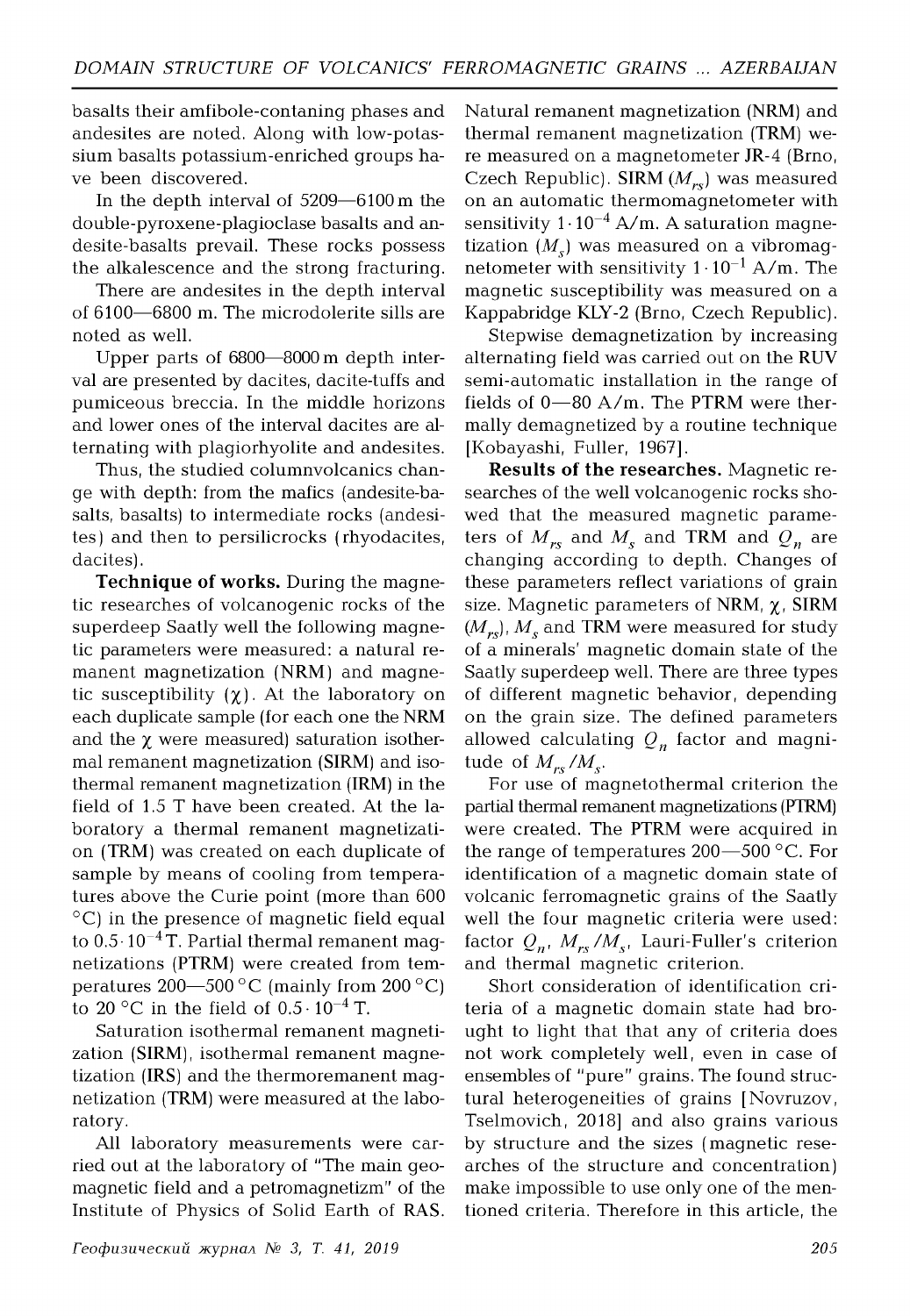most often used in rock magnetism the four criteria are applied. At the same time the judgment of a magnetic domain state was based on coincidence of results of identification by the two or the three criteria.

The results of identification of a magnetic domain state of the ferromagnetic grains are presented in Table. In Fig. 2 and Fig. 3 typical demagnetization curves of TRM and SIRM in alternating magnetic field (Lauri-

The experimental results of definition of a magnetic domain structure of ferromagnetic grains of volcanogenic rocks of the Saatly well section (interval of 3540–8126 m)

| <b>Type</b><br>of rock | Depts, m      | Criterion |                 |              |                 |                         |                          |              |  |
|------------------------|---------------|-----------|-----------------|--------------|-----------------|-------------------------|--------------------------|--------------|--|
|                        |               | $Q_n$     | Domain<br>state | $M_{rs}/M_s$ | Domain<br>state | Lauri-<br><b>Fuller</b> | Thermo-<br>mag-<br>netic | <b>Total</b> |  |
| Andesite-<br>basalt    | $3540 - 3546$ | 0,15      | MD              | 0,04         | <b>SD</b>       |                         | MD                       | <b>MD</b>    |  |
| <b>Basalt</b>          | $3660 - 3666$ | 2,03      | <b>PSD</b>      | 0,26         | SD (PSD)        |                         | MD                       | MD (PSD)     |  |
| Basalt                 | 3761-3767     | 0,29      | MD              | 0,17         | <b>PSD</b>      | <b>SD</b>               | MD                       | <b>MD</b>    |  |
| <b>Basalt</b>          | $3820 - 3825$ | 0,51      | MD              | 0,13         | <b>PSD</b>      | <b>SD</b>               |                          | MD (PSD)     |  |
| <b>Basalt</b>          | 3975-3981     | 1,71      | <b>PSD</b>      | 0,13         | <b>PSD</b>      | <b>SD</b>               |                          | <b>PSD</b>   |  |
| <b>Basalt</b>          | $4062 - 4067$ | 0,33      | MD              | 0,10         | <b>PSD</b>      | Ş                       |                          | MD (PSD)     |  |
| <b>Basalt</b>          | $4165 - 4171$ | 2,55      | <b>PSD</b>      | 0,24         | <b>PSD</b>      | <b>SD</b>               | MD                       | <b>PSD</b>   |  |
| <b>Basalt</b>          | $4250 - 4255$ | 0,41      | MD              | 0,12         | <b>PSD</b>      | <b>SD</b>               | MD                       | MD (PSD)     |  |
| <b>Basalt</b>          | $4310 - 4315$ | 0,18      | MD              | 0,04         | MD              | <b>SD</b>               | MD                       | <b>MD</b>    |  |
| Andesite-<br>basalt    | 4423 - 4428   | 0,31      | MD              | 0,07         | MD (PSD)        | <b>SD</b>               |                          | <b>MD</b>    |  |
| <b>Basalt</b>          | $4516 - 4522$ | 0,83      | MD              | 0,06         | MD (PSD)        | SD                      |                          | <b>MD</b>    |  |
| <b>Basalt</b>          | $4600 - 4608$ | 1,30      | <b>PSD</b>      | 0,03         | MD              | <b>SD</b>               | MD                       | MD (PSD)     |  |
| <b>Basalt</b>          | $4634 - 4640$ | 0,68      | MD              | 0,07         | MD (PSD)        | <b>SD</b>               | MD                       | <b>MD</b>    |  |
| <b>Basalt</b>          | $4686 - 4692$ | 0,74      | MD              | 0,08         | MD (PSD)        | <b>SD</b>               | MD                       | <b>MD</b>    |  |
| Dolerite               | 4714-4719     | 0,32      | MD              | 0,07         | MD (PSD)        | <b>SD</b>               |                          | <b>MD</b>    |  |
| Dolerite               | 4770-4777     | 0,81      | MD              | 0,05         | MD              | <b>SD</b>               | MD                       | <b>MD</b>    |  |
| Andesite-<br>basalt    | $4800 - 4807$ | 1,82      | <b>PSD</b>      | 0,04         | MD              | MD                      |                          | <b>MD</b>    |  |
| Andesite-<br>basalt    | $4881 - 4885$ | 0,60      | <b>MD</b>       | 0,02         | MD              | <b>SD</b>               |                          | <b>MD</b>    |  |
| <b>Basalt</b>          | 4915 - 4922   | 1,39      | <b>PSD</b>      | 0,02         | MD              | <b>SD</b>               | MD                       | MD (PSD)     |  |
| Andesine               | $5036 - 5040$ | 0,30      | MD              | 0,04         | MD              | SD                      | MD                       | MD           |  |
| Gabbros-<br>norite     | $5129 - 5132$ | 0,35      | $\rm MD$        | 0,06         | MD (PSD)        | SD                      | MD                       | <b>MD</b>    |  |
| Basalt                 | 5185-5190     | 0,69      | MD              | 0,03         | $\rm MD$        | SD                      | MD                       | MD           |  |
| Basalt                 | 5270-5273     | 3,00      | <b>PSD</b>      | 0,06         | MD (PSD)        | <b>SD</b>               | MD                       | MD (PSD)     |  |
| <b>Basalt</b>          | 5385-5390     | 1,40      | <b>PSD</b>      | 0,04         | $\mbox{MD}$     | SD                      |                          | MD (PSD)     |  |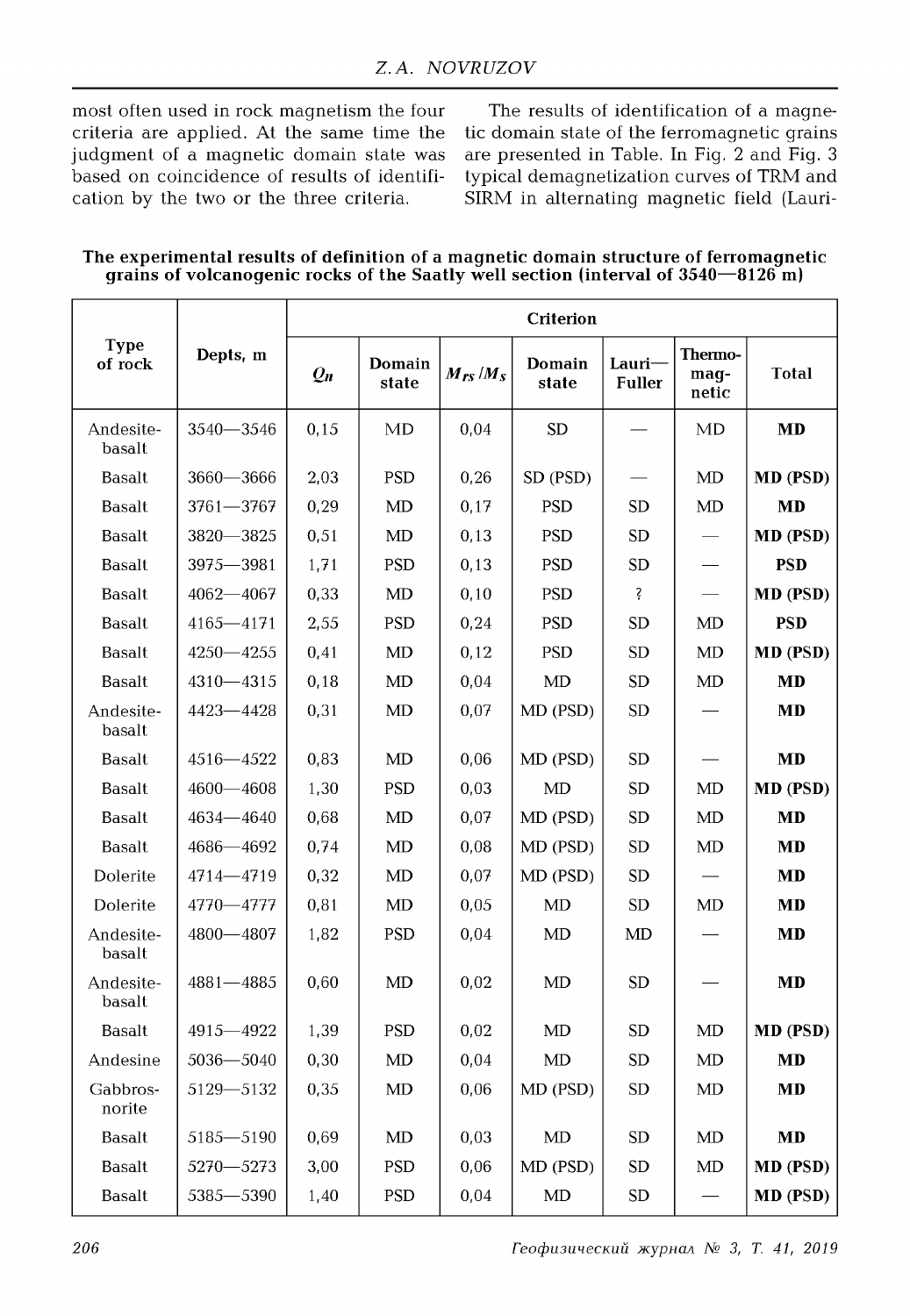Fuller's criterion) are represented. In Fig. 4 typical thermal demagnetization curves of PTRM acquired at different temperatures (thermal magnetic criterion) are presented.

We can see in the table that in most ca-

ses grains of magnetic minerals (carriers of remanent magnetization), are in a multidomain state. For an upper part of a section of volcanogenic rocks (3540—5500 m), especially in the depth interval of 3540—5000 m,

### *Continuation of Table*

| <b>Basalt</b>       | 5467-5474     | 0,53 | MD          | 0,05 | MD         | ${\rm SD}$ |     | <b>MD</b>       |
|---------------------|---------------|------|-------------|------|------------|------------|-----|-----------------|
| Andesite            | 5544-5550     | 1,89 | <b>PSD</b>  | 0,07 | MD (PSD)   | <b>SD</b>  | MD  | MD (PSD)        |
| <b>Basalt</b>       | 5634-5636     | 5,95 | <b>PSD</b>  | 0,08 | MD (PSD)   | ${\rm SD}$ | MD  | MD (PSD)        |
| Andesite-<br>basalt | 5746-5750     | 2,12 | <b>PSD</b>  | 0,11 | <b>PSD</b> | SD         | MD  | <b>PSD</b>      |
| Andesite            | 5828-5830     | 5,48 | <b>PSD</b>  | 0,08 | MD (PSD)   | SD         | MD  | MD (PSD)        |
| Andesite            | $6000 - 6003$ | 1,36 | <b>PSD</b>  | 0,07 | MD (PSD)   | <b>SD</b>  |     | MD (PSD)        |
| Andesite            | 6174-6178     | 0,68 | MD          | 0,03 | MD         | ş          |     | MD              |
| Andesite-<br>basalt | $6290 - 6295$ | 1,00 | MD          | 0,05 | MD         | Ŝ          |     | <b>MD</b>       |
| Andesite            | 6430-6435     | 1,00 | MD (PSD)    | 0,07 | MD (PSD)   | <b>SD</b>  |     | MD (PSD)        |
| Andesite            | $6581 - 6583$ | 1,72 | <b>PSD</b>  | 0,08 | MD (PSD)   | <b>SD</b>  | MD0 | <b>MD</b> (PSD) |
| Andesite-<br>basalt | 6740-6745     | 2,90 | <b>PSD</b>  | 0,03 | MD         | ${\rm SD}$ |     | MD (PSD)        |
| Andesite            | 6877-6882     | 1,15 | MD<br>(PSD) | 0,06 | MD (PSD)   | SD         |     | MD (PSD)        |
| Dolerite            | 6994-7003     | 1,87 | <b>PSD</b>  | 0,13 | <b>PSD</b> | SD         | MD  | MD (PSD)        |
| Dacite              | 7038-7048     | 0,50 | MD          | 0,07 | MD (PSD)   | MD         |     | <b>MD</b>       |
| Dacite              | 7172-7176     | 2,15 | <b>PSD</b>  | 0,05 | MD (PSD)   | SD         |     | <b>MD</b> (PSD) |
| Rhyodacite          | 7264-7276     | 0,29 | MD          | 0,31 | SD (PSD)   | SD         |     | MD (PSD)        |
| Dolerite            | 7332-7343     | 0,49 | MD          | 0,03 | MD         | SD         |     | <b>MD</b>       |
| Rhyodacite          | 7420-7428     | 0,50 | MD          | 0,04 | <b>MD</b>  | <b>SD</b>  | MD  | MD              |
| Dacite              | 7576-7578     | 0,85 | MD          | 0,06 | MD (PSD)   | ${\rm SD}$ | MD  | <b>MD</b>       |
| Dacite              | 7642-7646     | 0,25 | MD          | 0,04 | MD         | Ş          |     | <b>MD</b>       |
| Dacite              | 7729-7738     | 1,77 | <b>PSD</b>  | 0,05 | MD (PSD)   | <b>SD</b>  | MD  | <b>MD</b>       |
| Rhyodacite          | 7874-7878     | 0,21 | MD          | 0,02 | MD         | ${\rm SD}$ | MD  | <b>MD</b>       |
| Andesite-<br>dacite | 7991-7993     | 0,65 | MD          | 0,04 | MD         | <b>SD</b>  | MD  | <b>MD</b>       |
| Rhyolite            | $8103 - 8108$ | 0,57 | MD          | 0,03 | MD         | SD         | MD  | <b>MD</b>       |
| Dacite              | $8108 - 8126$ | 0,80 | MD          | 0,05 | MD         | <b>SD</b>  |     | <b>MD</b>       |

 $SD$  — single-domain particles;  $PSD$  — pseudo-single-domain particles;  $MD$  — multi-domain particles.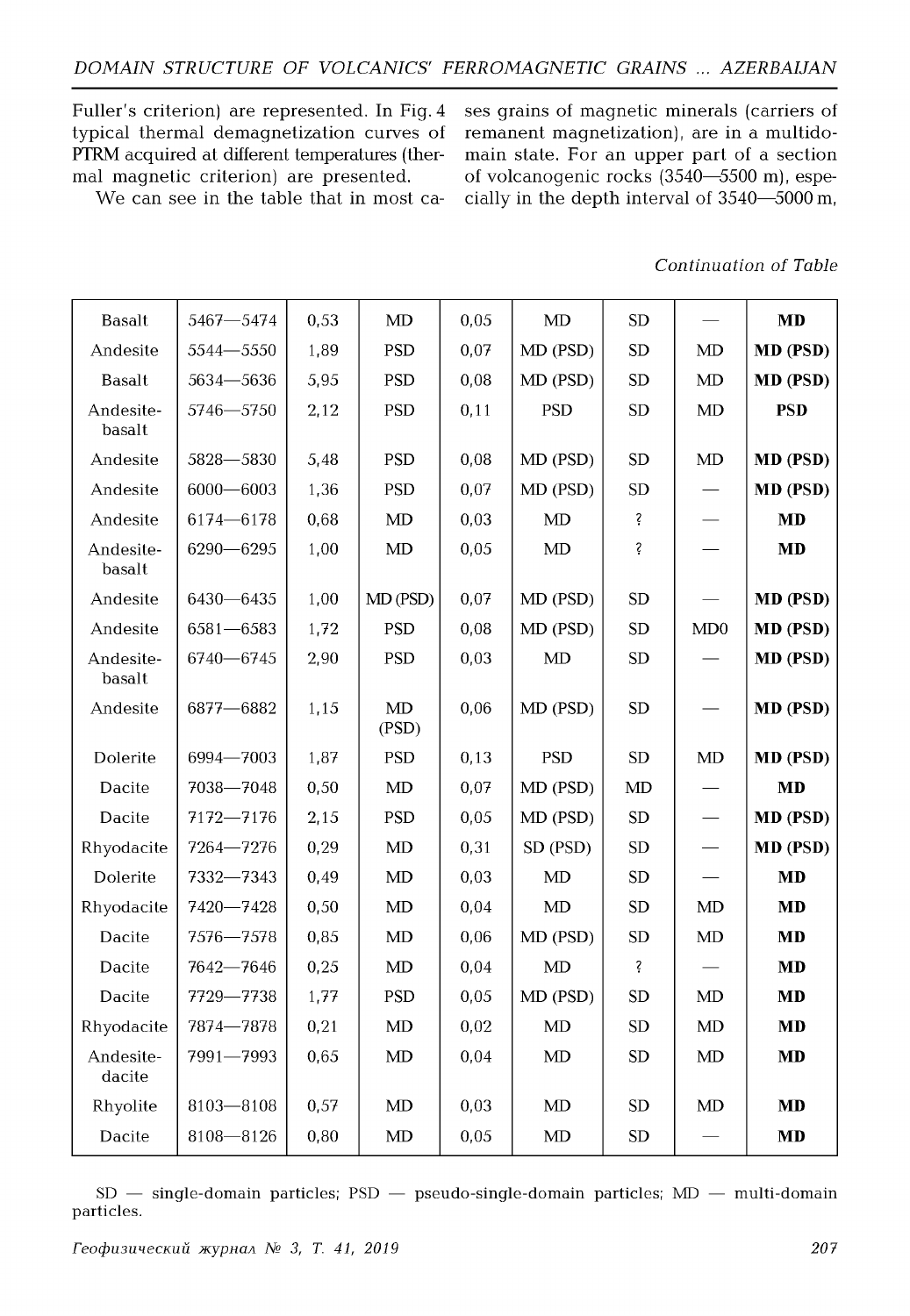

Fig. 2. The alternating magnetic field demagnetization curves (TRM and SIRM) as Lauri-Fuller's criterion for upper part of section.

the pseudo-single-domain state often becomes apparent. It demonstrates that remanent magnetization carriers in this interval of depths are the finest grains. These grains, most probably, belong, to the second generation of grains of magnetite and the Ti-poor titanomagnetite determined on the basis of microprobe analysis [Novruzov, Tselmovich, 2018].

In the bottom of a section (5500—8126 m) is more often, and in the depth interval 7300— 8126 m one and all studied rocks contain only multidomain grains of ferromagnetic minerals.

This result presumably can be bound to that circumstance that the low-temperature metamorphism, especially metasomatism, results in partial or complete collapse (replacement) of fine grains of the ferromagnetic minerals in the bottom of a section which are contained in rocks.

At the same time artificial "enrichment" of rocks with more coarse magnetic grains is observed. As shown by means of microprobe [Novruzov, Tselmovich, 2018] of ore grains the fine fraction of the deepest rocks is presented, mainly, by fragments of the crushed large grains.

**Discussion of results.** The done petromagnetic researches showed that in most cases grains of magnetic minerals ( carriers of remanent magnetization) represent an ensemble of multidomain particles. In upper part of the section (3540—5500), especially in the depth interval 3540—5000 m, the pseudo-single domain state is often presented. It demonstrates that in this depth interval, except of course (large volume) multidomain grain generation, fine grains of other generation can bear a remanent magnetization.

The results of identification of a domain structure presented in the summary table, in the deeper section  $(5500 - 8126)$  m are more often, and in the depth interval 7300— 8126 m one and all ferromagnetic minerals are demonstrating only multidomain grains content. This result presumably can be caused by the fact that in the deeper section the generation (rather) of fine ferromagnetic grains can be partially or entirely destroyed due to occurrence of the low-temperature metamorphism (metasomatism). As a re-



Fig. 3. The alternating magnetic field demagnetization curves (TRM and SIRM) as Lauri-Fuller's criterion for bottom part of section.



Fig. 4. Thermal demagnetization of the PTRM as thermomagnetic criterion of identification of type of domain state.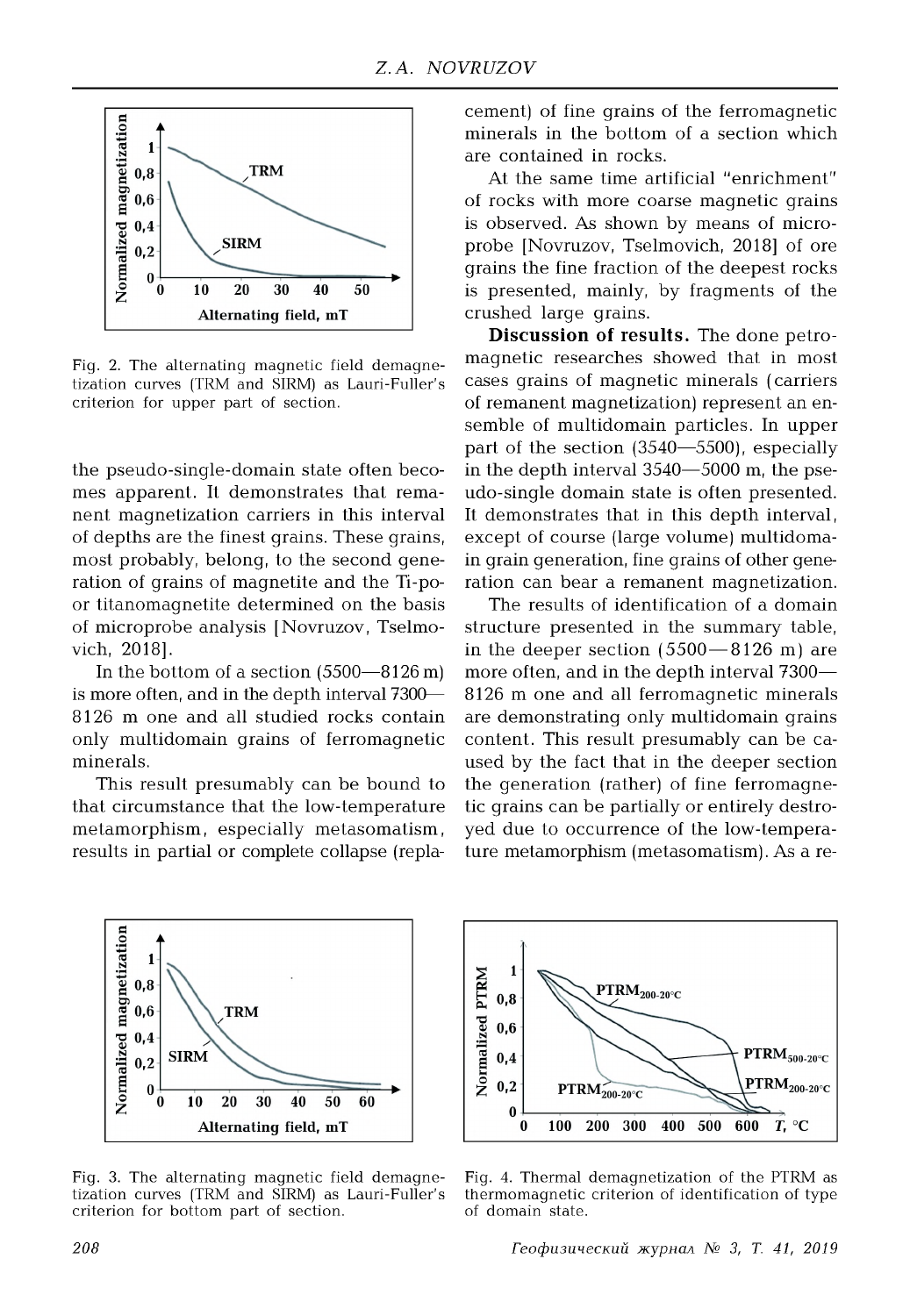suit the share of the ferrimagnetic coarse grains possessing a multidomain structure increases.

As is obvious from the table the Lauri-Fuller's criterion is inapplicable for the complex ensemble of ferromagnetic grains. Use of this criterion eventuates in the diametrically opposite data received on the basis of the two or the three other criteria of domain structure identificationThe thermal magnetic criterion is sensitive to manifestation of single-domain (pseudo-single-domain) and of multidomain ferromagnetic grains of in the complex ensemble of grains.

# **Domain structure of volcanics' ferromagnetic grains: A case study of the Saatly ultradeep well, Azerbaijan**

## *Z.A. Novruzov, 2019*

Various magnetic properties of magnetic minerals show strong grain-size dependence. This dependency occurs because these parameters are influenced by the magnetic grain-size (domain state) of the samples. Natural rocks often contain a mixture of different magnetic minerals with different grain-size (domain states). Thus determination of the domain state is important. The Saatly ultradeep well's volcanics were used as a research material. In the depth intervals of 3540-8126 m the volcanics had been revealed by the borehole. According to data of the petrographic and microprobe analysis the volcanogenics of the ultradeep borehole is conditionally divided into a two parts: 1) the upper part (an interval of depths of  $3540 - 5500$  m); 2) the bottom part (an interval of depths of  $5500-8126$  m). In the upper part of section according to microprobe analysis of volcanogenic rocks ore grains are presented by two generations: 1) large grain of titanom agnetites (Ti-poor), homogeneous or with a decay structures; 2) small-sized usually well faced grain of practically stoichiometric magnetite. So, homogeneous small-sized grains or fragments of decay large grains (which are strongly changed chemically) can have properties of single-domain particles. Here the ferromagnetic grains (especially in the depth interval  $3540 - 5000$  m) are often noted as a pseudo-single domain. In the bottom part of the section the presence of multidomain grains of the Ti-poor titanomagnetite is noted. And since depths of 7000 m the oxidized magnetite is also observed. The pseudo-single-domain grains are fixed much less than in the upper section. And, since a depth mark of 7300 m and deeper, they are absent wholly. In the result of research it turned out that the ferrom agnetic is presented by basically multidomain grains. It should be noted that Lauri-Fuller's Criterion is not applicable at identification of a domain structure of the complex ensemble of the ferromagnetic grains.

Key words: indirect magnetic criteria, magnetic domain state, volcanogenic rocks, super deep well.

#### **References**

- Abdullaev, R.N., & Salakhov, A.S. (1983). Comparative characteristics of Jurassic volcanics Kurdamir-Saatli buried uplift and the northeastern part of the Lesser Caucasus. Izvestiya *AN AzSSR, ser. Nauka o Zemle,* (4), 14—23 (in Russian).
- Abdullaev, R.N., Salayeva, F.O., & Salakhov, A.S.

(1984). Magmatic complexes of the Middle Kurin depression. In *Questions of mineralogy and lithology* (pp. 85— 90). Baku (in Russian).

Kobayashi, K., & Fuller, M.D. (1967). Vibration magnetometer. In D.W. Collinson, K.M. Creer, & S. K. Runcorn (Eds.), *Methods in palaeo-*